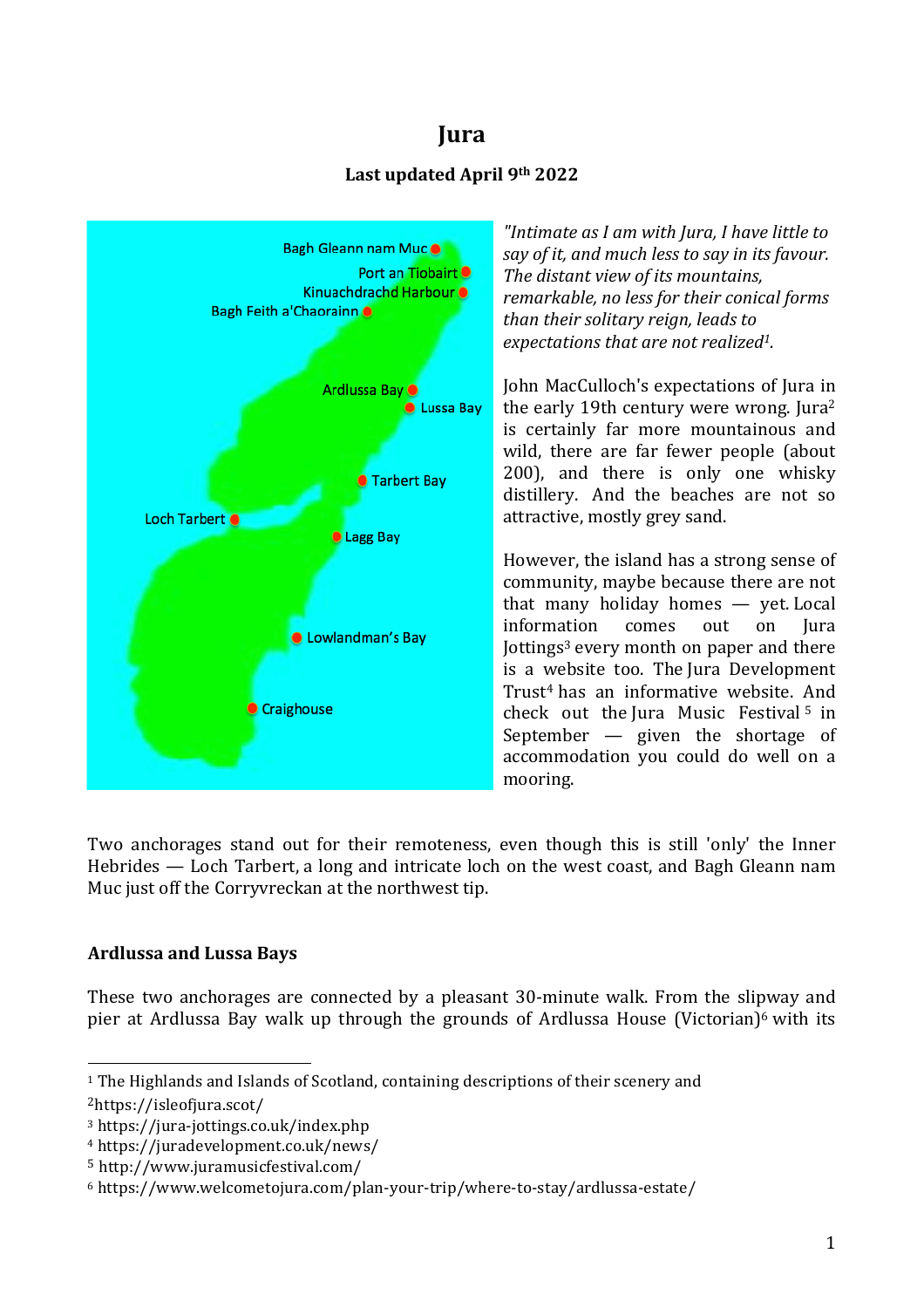wonderful meadow leading down to the sea. Of the seven estates on Jura this is the only one where the owners live all the year round. Hooray for the Fletchers! Estate owners who actually care about and contribute to the island (unlike perhaps the owner of the Ardfin Estate and Jura House who closed the gardens to the public, sold the cattle and laid off the man who looked after them who then lost his home and had to move to the mainland). The Fletchers used to edit the monthly 'Jura Jottings'7 and they do very good dinner, bed and breakfast, and self-catering. In 2016 Claire Fletcher and a couple of friends started making Lussa Gin, available in the village shop and then all over Scotland and beyond — 7000 bottles a year, and counting!

Then walk on through the early 19th century farm buildings, fork left, along the road through deciduous trees and on towards Inverlussa and Lussa bay, the end of the road where the few cottages were built for the workers at the unsuccessful slate quarry. Shortly before getting there you pass a small burial ground<sup>8</sup> where you will find the tombstone of Mary MacCrain, died 1856 at the age of 128, so it says. And surprise, surprise by the beach there is a table with a walkie-talkie to summon tea and homemade cakes — and a sign: "Tea on the Beach"9**.** Excellent lemon drizzle cake too! Long may this facility survive. But maybe not available every day at the moment, so best to phone ahead 01496 820053 (if you can get a signal). The beach itself is fine, but typically for Jura it is rather grey sand.

#### **Bagh Feith a'Chaorainn**

A very pleasant bay on the remote west coast of Jura. The small sand and pebble beach is well hemmed in by the wild Jura landscape of small cliffs and in the summer very thick bracken. This makes exploring much beyond the shoreline difficult. However it is a very scenic and pleasant bay just to enjoy being in and watching the sunset. There is a local seal colony occupying the tidal islands on the West side of the bay, who will treat any visiting yacht with the usual curiosity and suspicion.

## **Bagh Gleann nam Muc (Bay of the glen of pigs)**

This anchorage is more popular than you might imagine, given the tidal difficulties around about. However, it is a great place to settle down and watch the sunset over Mull, with the rugged rocks all around. Anyway, there is plenty of room for several boats as well as intrepid campers on the beach. The beach looks pretty good for a barbeque although watch the swell when getting back in the tender. Walk up one of the small hills to catch the view, and of course walk round the north point of the island to look at — and listen to — the Corryvreckan<sup>10</sup> (the cauldron of the speckled sea) in full flood (most impressive with a flood tide against a swell from the west).

In September listen to the roaring stags silhouetted on the surrounding hills at dusk — far more deer on Jura than people, 6000 to 200. Strangely, Pennant reckoned there were

 <sup>7</sup> https://jura-jottings.co.uk/

<sup>8</sup> https://canmore.org.uk/site/38647/jura-inverlussa-killchianaig

<sup>9</sup> https://www.facebook.com/Tea-On-The-Beach-123292397755283/

<sup>10</sup> https://whirlpool-scotland.co.uk/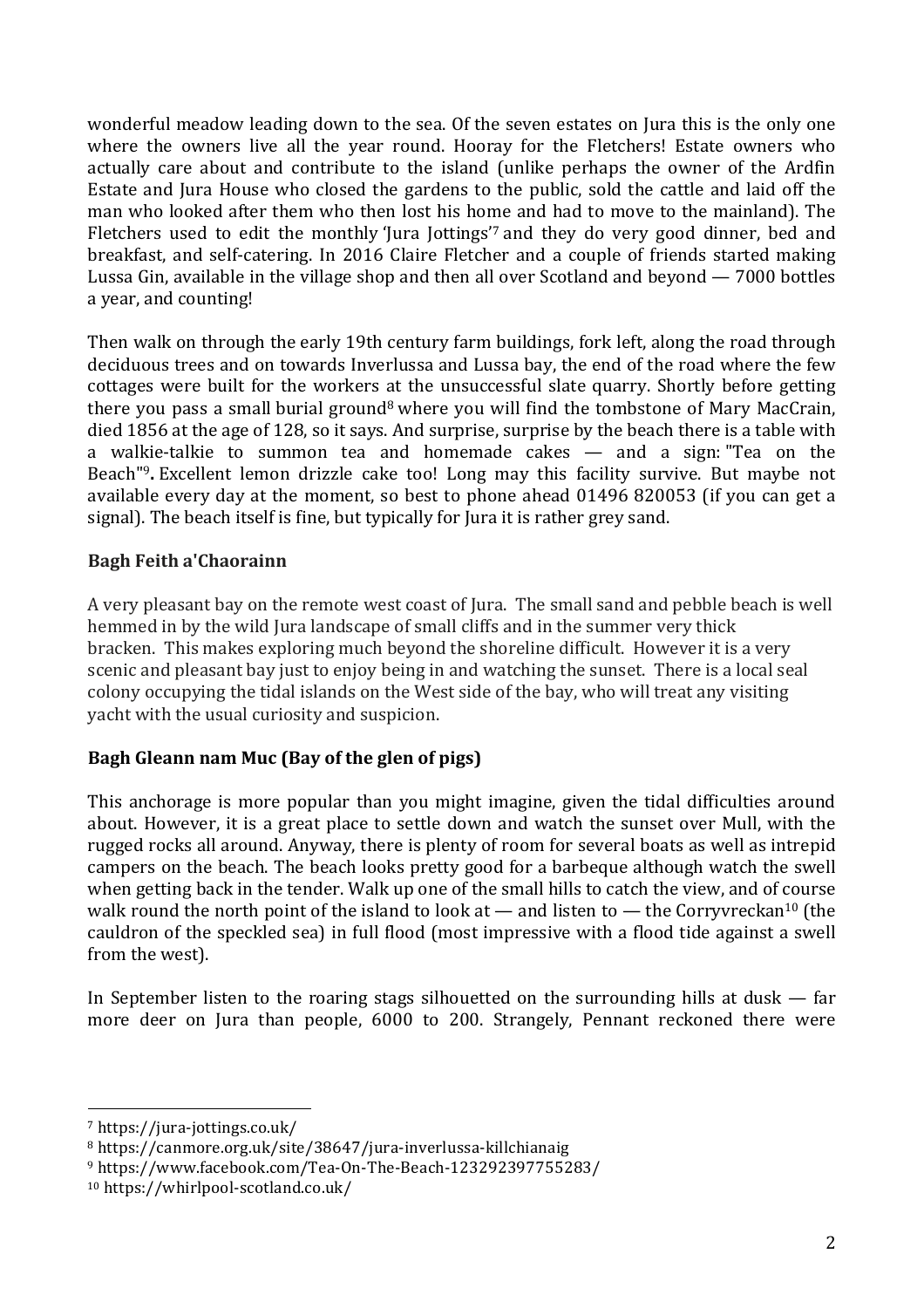only *"about a hundred stags"* on the island in the late 18th century, so either he got his numbers wrong or the numbers have increased remarkably<sup>11</sup>.

The west coast of Jura is so remote that in the Second World War it is reputed that crew from German U-Boats came ashore to poach a deer or two for their suppers.

## **Craighouse**

To me, and anyone else who has competed in the Scottish Islands Peaks Race<sup>12</sup>, this is a special place because it is where the fleet of yachts come in for the second stop to release their runners over three of the Paps of Jura. I used to do this run myself once, so Craighouse means pain to me. Later I just did the sailing bit, but even that can be a big pain if there is no wind and lots of rowing. Now I have retired from such frivolity. The two runners are let off in the dinghy to 'enjoy' their run while the three sailors sort out the boat and have a rest. There is no time for any looking around. But, when cruising, there is time and there is a lot to do at Craighouse, as well as just sit in the boat at anchor, or on one of the 16 moorings (pay at the hotel), and admire the view of the Paps as clouds swirl about their tops or the sun sets behind them.

This would not be too bad a place to pick up and drop off crew because there is a passenger ferry<sup>13</sup> from Tayvallich on the mainland in summer  $-$  you can get to Craighouse from Edinburgh in a total of about five hours, including a coffee stop in Tayvallich. But the ferry only survives on a wing and a prayer, plus a subsidy.

On a quiet sunny day, perch on the wall overlooking the small harbour (a Telford design built in 1812), eat an ice cream from the nearby Jura Community Shop (early 19th Century)<sup>14</sup>, gaze at the mountains of Arran over Kintyre, and let the children play on the beach — it may be small and rather scrappy but the children love it nonetheless. Perhaps it is a touch too noisy hereabouts in the summer holidays when there seem to be an amazing number of boats coming and going, including noisy speed boats in good weather. There was once a bit of a cloud over the shop's viability, but in 2012 it was taken over by the Isle of Jura Development Trust<sup>15</sup> who employ a shop manager, and in 2013 they got over half a million from the Big Lottery Fund to help with restoration and rebuilding. Make sure you do your bit and buy your stores there to benefit the local community, they need your custom much more than Tesco does.

The distillery<sup>16</sup>, founded in 1810, makes a pleasant ensemble with the surrounding buildings. The tacked-on manager's house looks like a small castle. There are tours and — of course — a

 $11$  Thomas Pennant's A Tour in Scotland and Voyage to the Hebrides 1772, Birlinn, Edinburgh 1998, is a surprisingly easy read, far from pompous, and less dated than one might have imagined. He had a real interest in everything he saw from what people farmed and ate, to a bit of history, to the flora and fauna, and more.

<sup>12</sup> https://www.scottishislandspeaksrace.com/

<sup>13</sup> https://jurapassengerferry.com/

<sup>14</sup> https://juracommunityshop.co.uk/

<sup>15</sup> https://juradevelopment.co.uk/news/

<sup>16</sup> https://www.jurawhisky.com/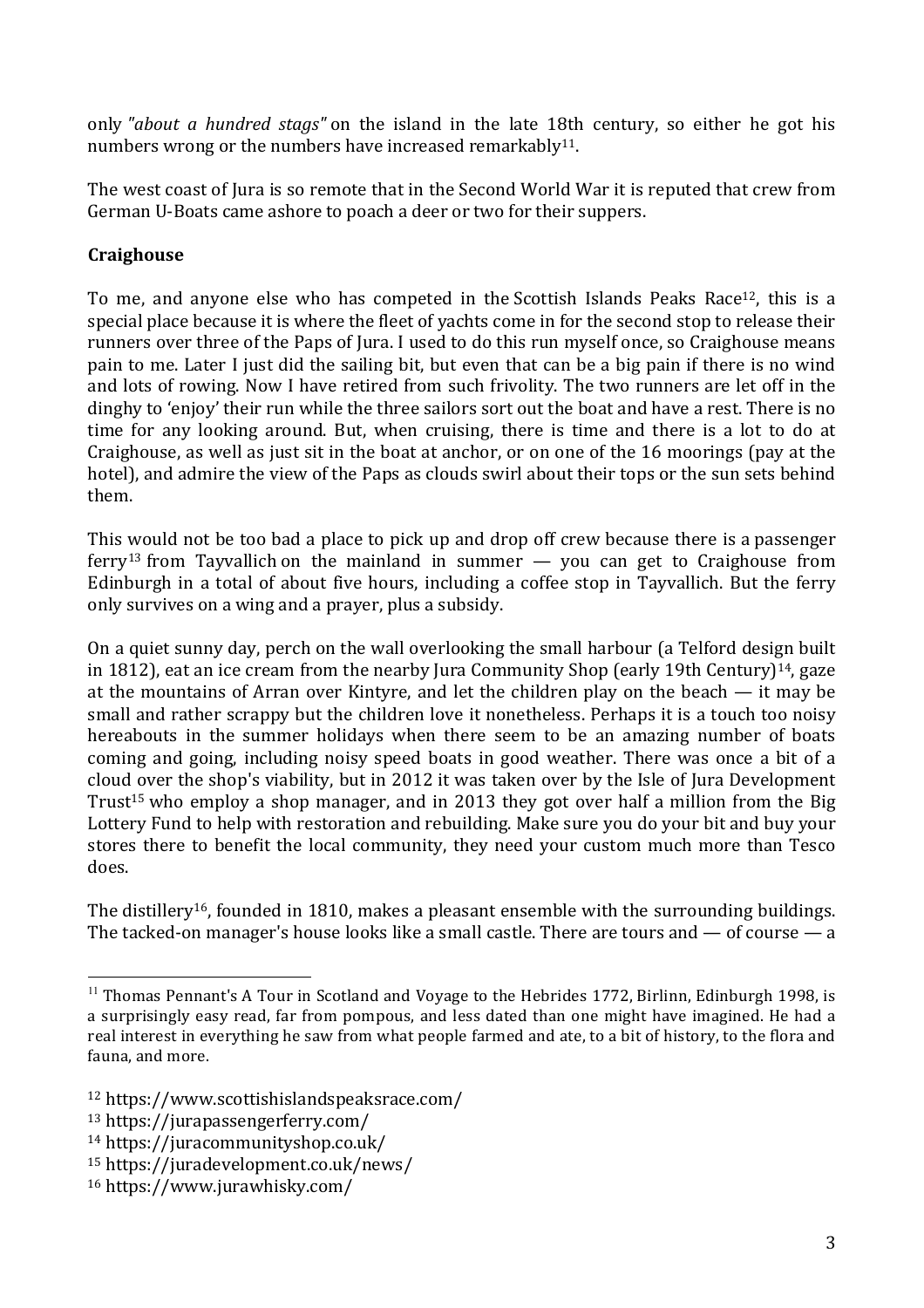shop for buying you know what (ph 01496 820385). Do not be misled by the 'standing stone' across the road in the small car park — it is a fake, erected by the distillery in 2011.

The Antlers (ph 01496 820496)<sup>17</sup> is a bring-your-own-bottle bistro, café and restaurant in a very nicely restored building. In 2011 it was up for sale and it too was taken on by the Isle Jura Development Trust who seem determined to keep it going — so use it! Breakfast is formidable, the coffee and cake are good, and there are some crafty things to peruse and buy.

The walk north through the village is pleasant. The church seems to have a semi-permanent collection of old photographs of Jura people. One of an early local GP with a cigarette in his hand! And there is an audio, Jura 'sound-scape'. The building was started in the late 18th Century but has had several waves of alterations since then. It is plain, calm and Scottish. There is a very useful playground just next to it. And nearby an outdoor table tennis table.

A bit further north, and up the hill a bit, there is an old village called Keils with the remains of crofting houses, some rescued by  $-$  I guess  $-$  incomers. Further up still is Cill Earnadil<sup>18</sup>, an atmospheric graveyard. Here there is a serene view across the Sound of Jura to Kintyre. The birdsong and the sound of the rushing burn must drown out the minister's words. A good last resting place if only one was around to enjoy it. Unfortunately there is a ghastly concrete extension with horrible railings, particularly vile juxtaposed against the beautiful old rubble walls.

Look out for the plaque to Gillouir MacCrain who is said to have "lived to have kept 180 Christmasses in his own house", buried about 1645. This unlikely number may be something to do with him being a Roman Catholic at a time when protestant Presbyterians were in the ascendant. Papish Christmas day in Scotland was banned but could be surreptitiously celebrated in peoples 'own houses' (only to be restored as a Scottish public holiday in 1958), and there were two calendars in use — the Gregorian and the Julian. So there were two December 25ths separated by a few days, two 'Christmasses' that could be 'kept' every year, as long as they were in your own house.

You may be able to hire bikes, or walk to, or take the bus to Jura House and its lovely gardens, as good as Achamore on Gigha. But don't. The gardens have been closed since the Ardfin estate was bought by an Australian hedge fund manager in 2010. He renovated and extended the house (no expense spared) and built for himself a world-class 18-hole golf course, along with hyper-luxury accommodation for paying guests (£20,000 a night for the full facilities apparently). Maybe he is expecting Donald Trump to call, certainly not people like me. Perhaps one day this place will become a mouldering monument to the ludicrous wealth and social divisions of the early 21st century, like Kinloch Castle on Rum is a monument to the excesses of Edwardian society.

The Jura Hotel<sup>19</sup> built in 1834 has 17 now refurbished rooms, a bar, showers round the back (refurbished in 2014), and excellent meals in the public bar, lounge bar, and dining room try the ultra fresh langoustines (ph 01496 820243). And do try the cakes at teatime. It is all rather cosy with lovely views from the sitting and dining rooms, and the bar, and from some

<sup>17</sup> https://www.facebook.com/people/The-Antlers/100064866616249/

<sup>18</sup> https://canmore.org.uk/site/38222/jura-keils-cill-earnadil

<sup>19</sup> https://www.jurahotel.co.uk/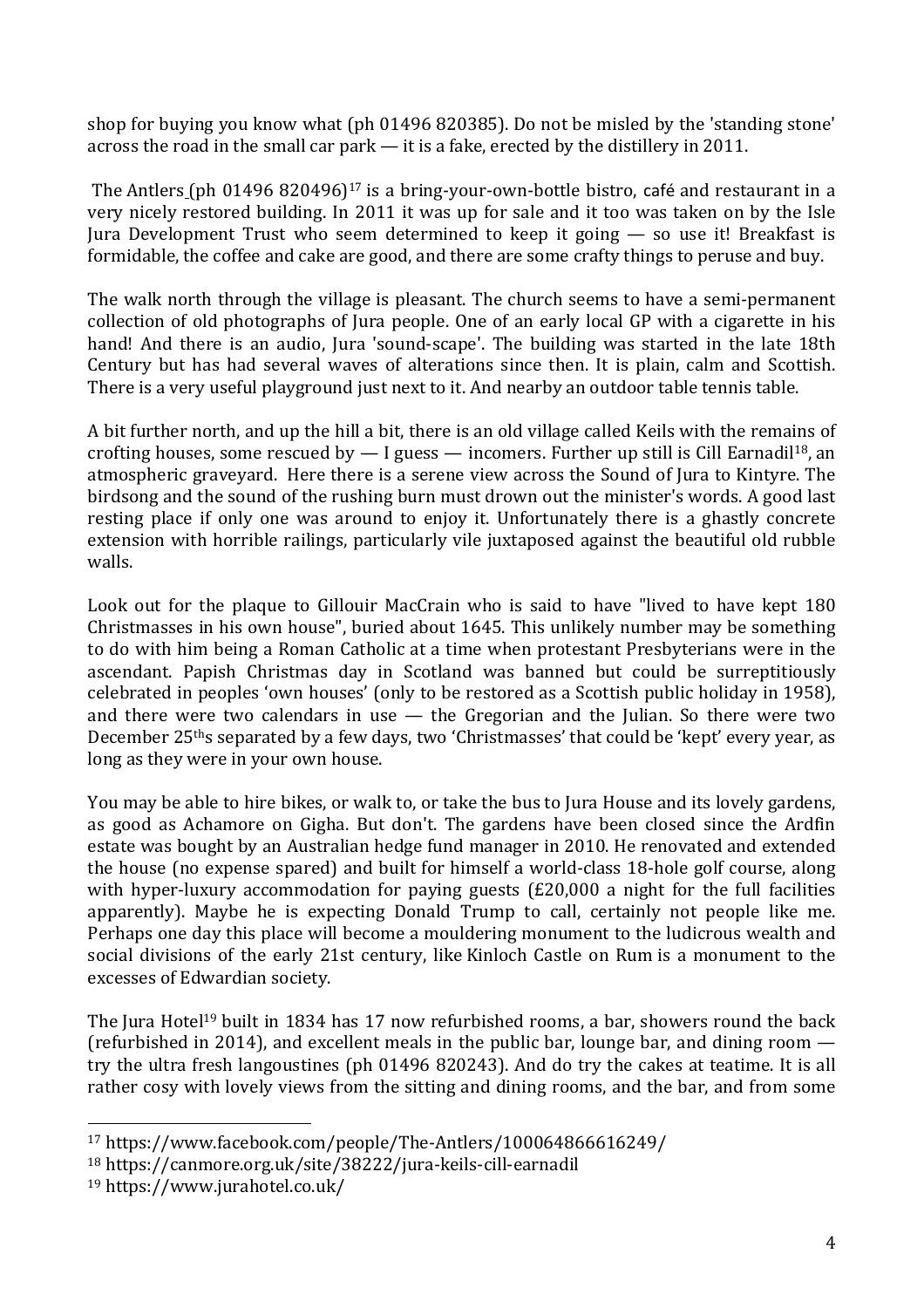of the bedrooms too — with tropical trees in the foreground as well as the occasional stag at night-time. It was bought by friends in May 2010 and so — by definition — it was a success! In 2022, having definitely done their bit for the hotel and the island, they sold the hotel to the Ardfin estate, but will stay living on the island. Let's hope the hotel continues to prosper.

## **Kinuachdrachd Harbour**

Kinuachdrachd harbour is a lush bay on the northeast tip of Jura, a lovely quiet spot. There is a small restored pier in the southern corner, for reasons I know not. The main and rather essential thing to do is walk 30-minutes south to Barnhill<sup>20</sup>. This is where the recently widowed George Orwell lived when he was writing Nineteen Eighty Four, already suffering from the TB which was to kill him in 1951. The book was actually finished in 1948 and so it is said that Orwell set it in 1984 by changing around the last two digits of the year. He surely can't have had the idea of the book here, about as far away as one can get from civilisation in the UK and still have a roof over your head  $-$  it is the last but one house on the island, surrounded by fields and deciduous woods. Mind you, Barnhill is a fairly substantial farmhouse, belonging at the time to David Astor who was a friend of Orwell's, but by all accounts it was not at all comfortable. There is still no tarmac road so far north, just a cart track suitable for Land Rovers and the like. Be brave and rent the place for £1000 a week.

## **Lagg Bay**

Not a lot here. The early 19th century house at the head of the bay may look like a pub, indeed it was once a pub — but no longer. The slipway and curving pier<sup>21</sup> are both marvellous early 19th century works, function and artistic structure satisfactorily combined, along with the third criterion for good architecture — delight. Built for the drovers to take cattle from Jura, Islay and Colonsay to the mainland. This trade died out not so long ago, the last Argyll drover died in 1957. The pier was also once used by the mail ferry to the mainland. And, in a major gale, to get the recent owner of the Jura Hotel to the mainland to be with his labouring wife in Edinburgh.

## **Loch Tarbert**

A wild place indeed! This loch stretches for miles across the most uninhabited part of Jura, almost cutting the island in two. Apart from a shooting lodge at Glenbatrick on the south shore, and a few bothies, there is no obvious habitation (apparently the lodge is a summer retreat for Viscount Astor). Just moorland and a large number of raised beaches, so characteristic of Jura west coast geology. On a bad day it is dire, but on a good day it is fabulous as a getting away from it all place.

In days past it was a bit of a no-no for boaties. In the 17th century Martin Martin wrote *"it is not a harbour for vessels, or lesser boats, for it is altogether rocky"22*. Even in 1938 John McLintock considered *"Loch Tarbert...affords but little shelter, for its upper reaches are so rock-*

<sup>20</sup> https://en.wikipedia.org/wiki/Barnhill,\_Jura

<sup>21</sup> https://canmore.org.uk/site/38260/jura-lagg-harbour-jetty

 $^{22}$  A Description of the Western Isles of Scotland circa 1695. Martin Martin, Birlinn, Edinburgh, 1994. The first good account of the Hebrides, and other islands. Written by a local ('a gentleman of Skye') in his 30s, who clearly travelled round all the places he wrote about, describing everything from the people, their religion, what they ate, farming, anchorages and lots more.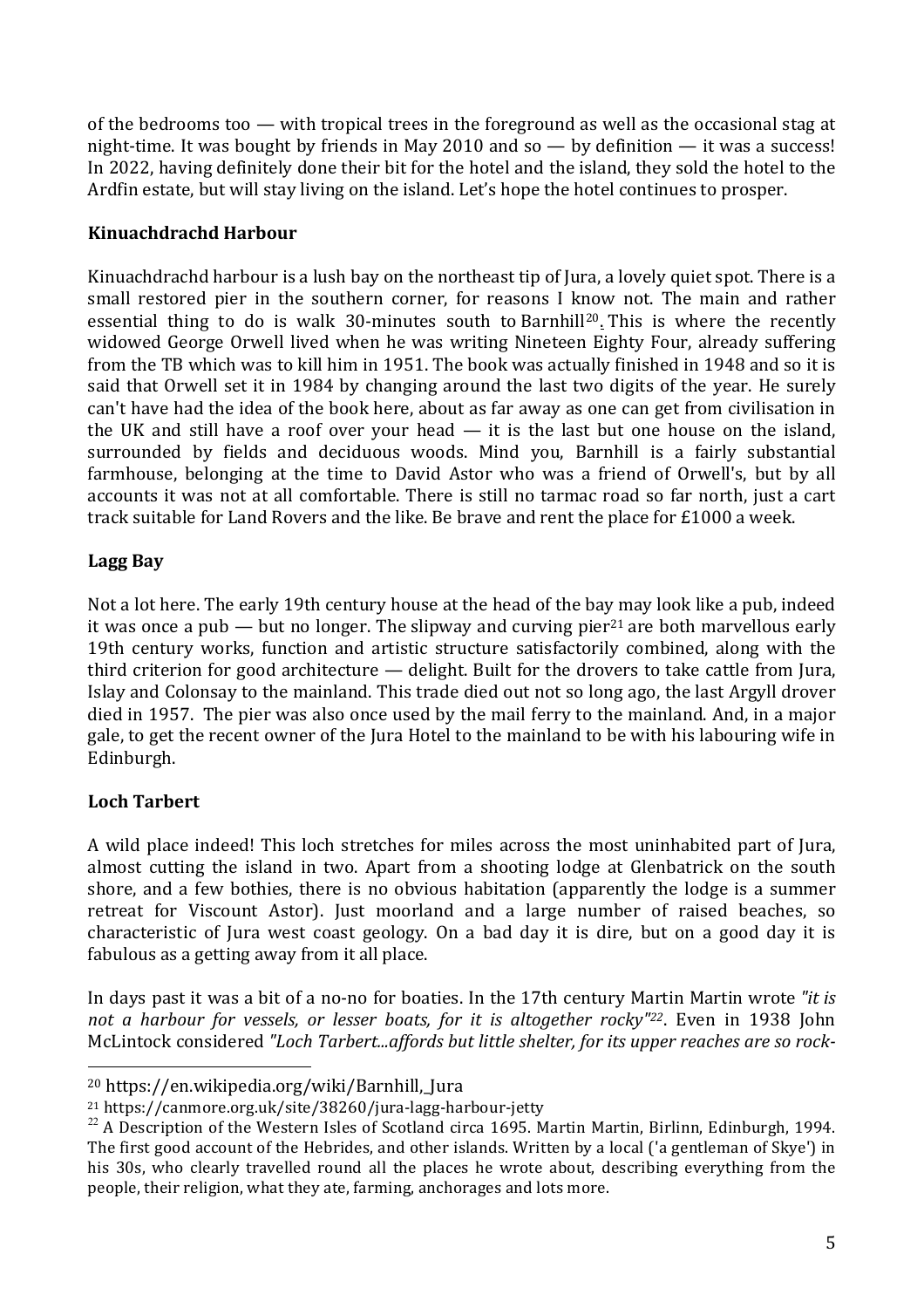*set as to be unnavigable, and lower down it is exposed to the west and tormented by fierce squalls from the hills"23.* However, although in poor visibility it is all but impossible to make out the leading lines, now with a chartplotter it is much easier to find your way around, and even easier with Antares charts.

If there is another boat in the first anchorage, Cumhann Mòr Bay, you can go further through the first narrows to find any number of good anchoring spots, and further again through the second narrows although I never have. If you get to the head of the loch without hitting anything, you will have done very well. Cowper seems to have managed it in the 19th century without an engine, although he is not absolutely specific on this point<sup>24</sup>. Maybe he was boasting

The loch is an attractive place spoilt only, said a friend, by 'the noise of a motor boat towing a small rowing boat containing the remains of two stags!' I don't think there is much to see or do ashore that you can't see from the boat, although there are beaches to sun yourself on on a good day.

## **Lowlandman's Bay**

 

Cowper reckoned this *"makes a capital resting place"* <sup>25</sup> and so it does except I find it a bit bleak, and not that easy to get ashore because it is all very shallow at the edges and you have to anchor a fair way out. The houses (1861) on the northeast point of the bay were built for the lighthouse keepers who looked after the Skervuile light until it was automated.

The small bay in the southwest — Drum an Dunan — is much more cosy and protected with nice woods on the north shore. Loads of seals on the islands just to the south. There is a greysand beach of sorts at the head of the bay and a bit further up a couple of challenging piles of stones — were these burial cairns or just a farmer heaping up stones from a cleared field years ago?

 $^{23}$  West Coast Cruising. John McLintock, Blackie and Son, Glasgow, 1938. A between the wars account of not so much cruises in chronological order, but of the author's experiences on the west coast. However, there is too much history, fairy tales and misty Celtic legends for my taste, all dressed up in purple prose. Nonetheless, it gives a good idea of what the anchorages were like, along with some pilotage information. Curiously we are told nothing of what sort of boat he sailed, or with whom, and nor did he tell us anything about the people he met along the way. Or himself.

 $24$  Frank Cowper, Sailing Tours: the yachtsman's guide to the cruising waters of the English and adjacent coasts. Part V. The west coasts of Scotland, the Orkneys and the west coast of the North Sea. Upcott Gill, London.1896. There is more here than just sailing directions, but little information about what there was ashore, and he did not much describe many human interactions. But his descriptions of sailing with no engine in strong tidal streams are pretty hair raising, particularly bearing in mind he was often single-handed. A lot of the pilotage information could be used today. His obituarist in Yachting Monthly wrote in 1930: "From his earliest days Mr. Cowper took cruising to heart and probably did more to popularize this particular way of life than any man of his day. It is almost inconceivable to us now the prejudice which then existed in the public mind against the man who did not employ hands aboard his yacht. But it was through this veteran singlehanded sailor's adventures and writings that the public began to recognize small yacht cruising as a sane man's pastime". <sup>25</sup> Cowper ibid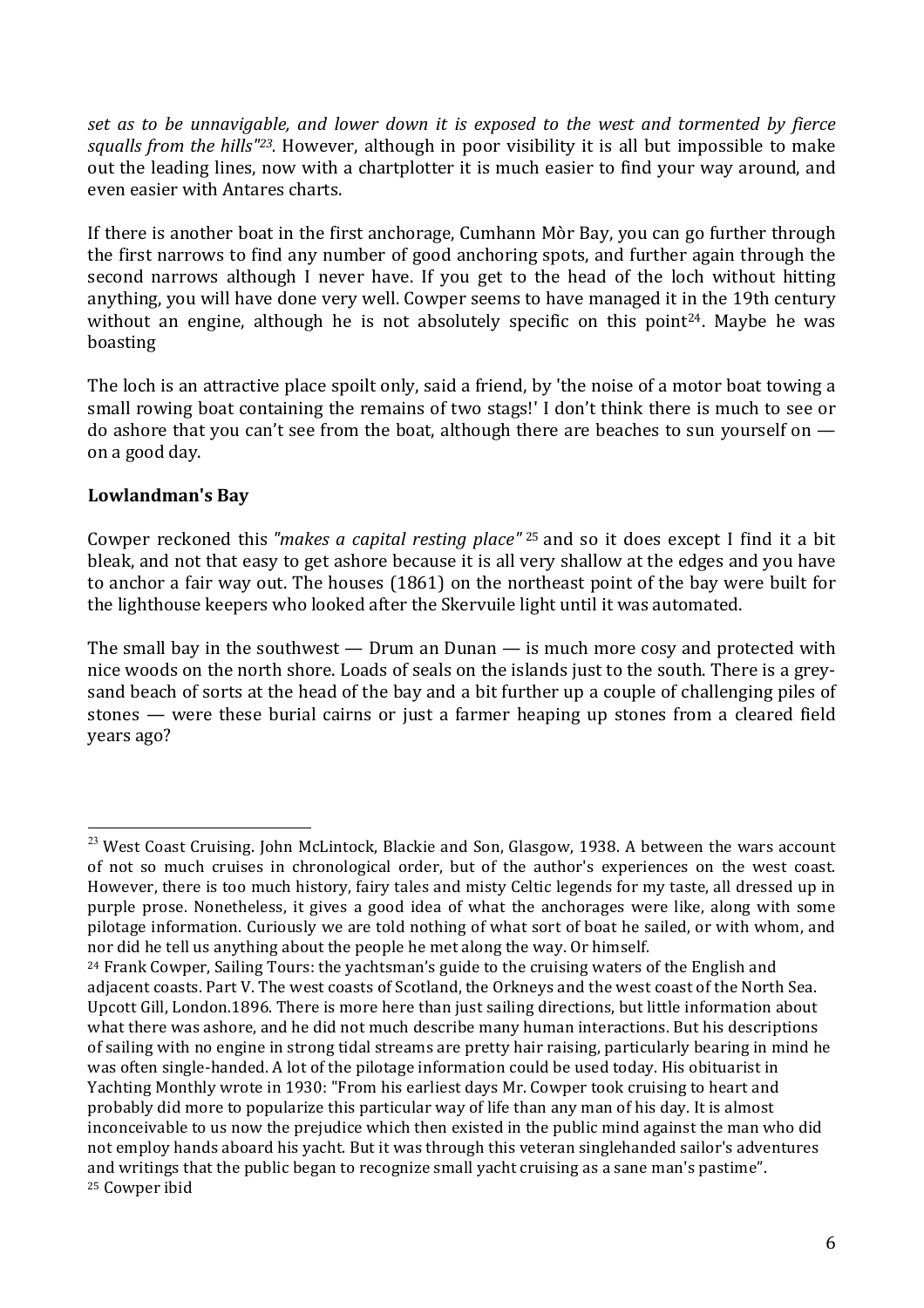#### **Port an Tiobairt**

The most northern anchorage on the northeast coast of Jura, and the very last house too. It must take the owners well over an hour to drive down to Craighouse, in part over an unmetalled road. The most obvious thing to do here is to walk to the north tip of Jura and inspect the Gulf of Corryvreckan26 before having a go at it by boat (on old charts it was quaintly referred to as the "cauldron of the speckled sea", the English translation from the Gaelic).

Murdoch Mackenzie's description in 1776 still stands today: *"Coryvrechan is a violent breaking sea, and whirlpool, formed between the islands of Jura and Scarba, which will wash over any ship's deck, and be apt to sink her, if the hatches are open"27*. But, he also realised that if you get your timing right *"the sea in this Sound is as smooth as in other neighbouring parts".* Nonetheless, it has a much fiercer reputation than it really deserves, Cowper reckoned the Swellies in the Menai Strait were far more dangerous, although he didn't actually go through the gulf himself. Even earlier, Dr John MacCulloch made a good point in one of his 1824 letters to Sir Walter Scott: *"The hazards of the Coryvrechan, are of the same nature as* those of the other narrow channels of the Western Islands, as well as of the Pentland Firth; and if *greater, they may still be avoided, with similar precautions. But as this passage is seldom used by boats, and never by vessels, it has received, in addition to the exaggeration, the further ill character which attends all untried danger. Had it been as necessary a channel as the Kyle Rich or Hoy Mouth, we should have heard far less of its horrors. Like those of the Mahlstrom, they shrink before the boldness of a fair examination"28.*

Of course the best time to look at (and listen to) the Corryvreckan is in a storm, with the flood tide against a swell from the west, while the easiest time to sail through is when it is calm and slack water. Not surprisingly the Corryvreckan has featured in at least one book and one film, probably many more. It was here that Jules Verne set the final scene of his novel, 'The Green Ray', and here too was the great drama in the film 'I know where I am going'. And also here George Orwell nearly drowned — if he had, there would have been no 'Nineteen Eighty Four'.

On the walk you will see deer and rabbits. Around the anchorage there are loads of bird song and in the anchorage there are loads of seals. It seems quite safe notwithstanding the rather unnerving sound of the tide racing by less than 100 metres away. Not a place to drag an anchor, or let the children loose in the dinghy. And you can walk down to Barnhill, rather further than from the Kinuachdrachd anchorage.

<sup>26</sup> https://en.wikipedia.org/wiki/Gulf\_of\_Corryvreckan

<sup>27</sup> The very first 'Sailing Directions' must surely be those published by Murdoch Mackenzie in 1776. He was an Orcadian cartographer and hydrographer, and the first to produce recognisable charts of the seas around the British Isles while working for the Admiralty. You can find the book on line, and also many of the charts on line at the National Library of Scotland. Mind you, some of his measurements for distance would strike one as quaint. For example, the rock in Canna Harbour now incorporated into the pier he described as being *"about a pistol shot from the shore".*

 $28$  Rather harder work because it is very long and somewhat portentous is: The Highlands and Islands of Scotland, containing descriptions of their scenery and antiquities Longman 1824 by the doctor and chemist, but mostly geologist, Dr John MacCulloch. It comes in four volumes that can be downloaded from http://www.electricscotland.com/travel/highlands.htm. He himself was not a sailor but he certainly got around in OPBs (other people's boats).